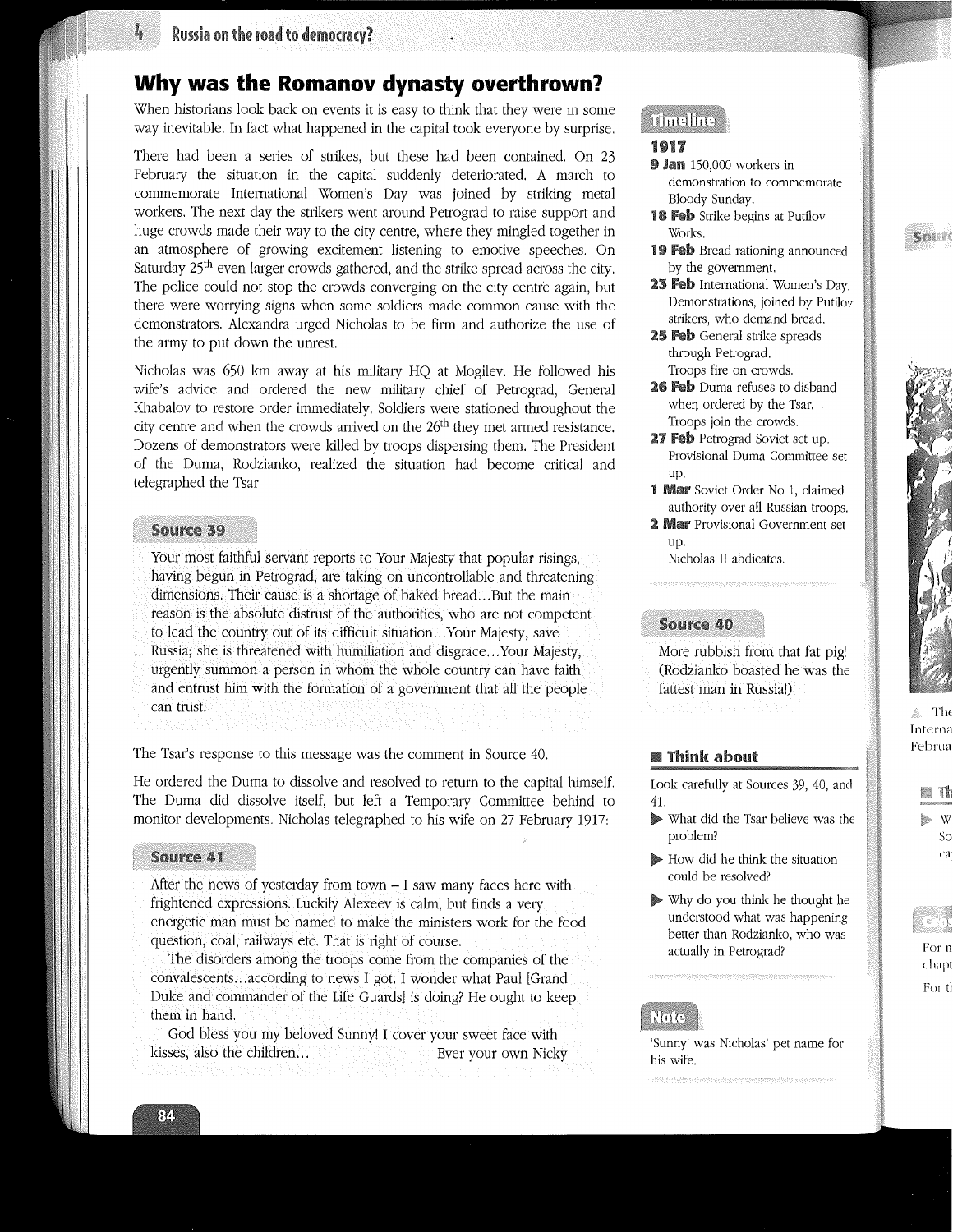On 27 February, what before had been a demonstration turned quickly into a revolution the goal of which was the overthrow of the government. Regiments involved in the shootings of the previous day now supported the demonstrators. It is estimated that half of the Petrograd garrison of 150,000 troops actively supported the revolution. Armed crowds broke into the prisons, the barracks, and the government arsenals and burned down police stations. The Winter Palace was seized and many government buildings.



**A** The march to commemorate International Women's Day on 23 February 1917.

#### **M** Think about

What image is presented in Source 42 of the situation in the capital in February 19177

### **Cross reference**

For more on Kerensky see the next chapter.

For the 1905 Soviet refer to p.61.

\Vho was behind the revolution? It seems to have been genuinely spontaneous, a movement which quickly developed a life of its own. Witnesses recorded that the streets were full of people from every possible social background. Certainly it was not the result of a revolutionary plan hatched by one of the socialist parties. Lenin, in Switzerland at the time, was as taken by surprise as everyone else. Only a month before he had said: 'We older ones will not live to see the revolution in our lifetime'.

Out of the confused situation leaders emerged. Some were those released from the Peter and Paul Fortress, the Tsar's most famous political prison; others won respect, like Alexander Kerensky, because of their past defence of popular causes. As the crowds milled round the Tauride Palace, where they had gone to greet the expected new Duma government, groups of socialists set up a Provisional Executive Committee of the Soviet of Workers' Deputies as they had done in 1905. It called for immediate elections to a new Soviet which was to meet in the Tauride Palace that same evening. The 600 members who attended the following day elected the Menshevik Chkeidze as its Chairman.

in mmemorate

Putilov

announced

Omen's Day. ed by Putilov d bread. spreads

Is. o disband ~ Tsar. ds. ~t set up. mmittee set

1, claimed sian troops. ernment set

at fat pig! he was the

39, 40, and ieve was the

situation

thonght he happening , who was

name for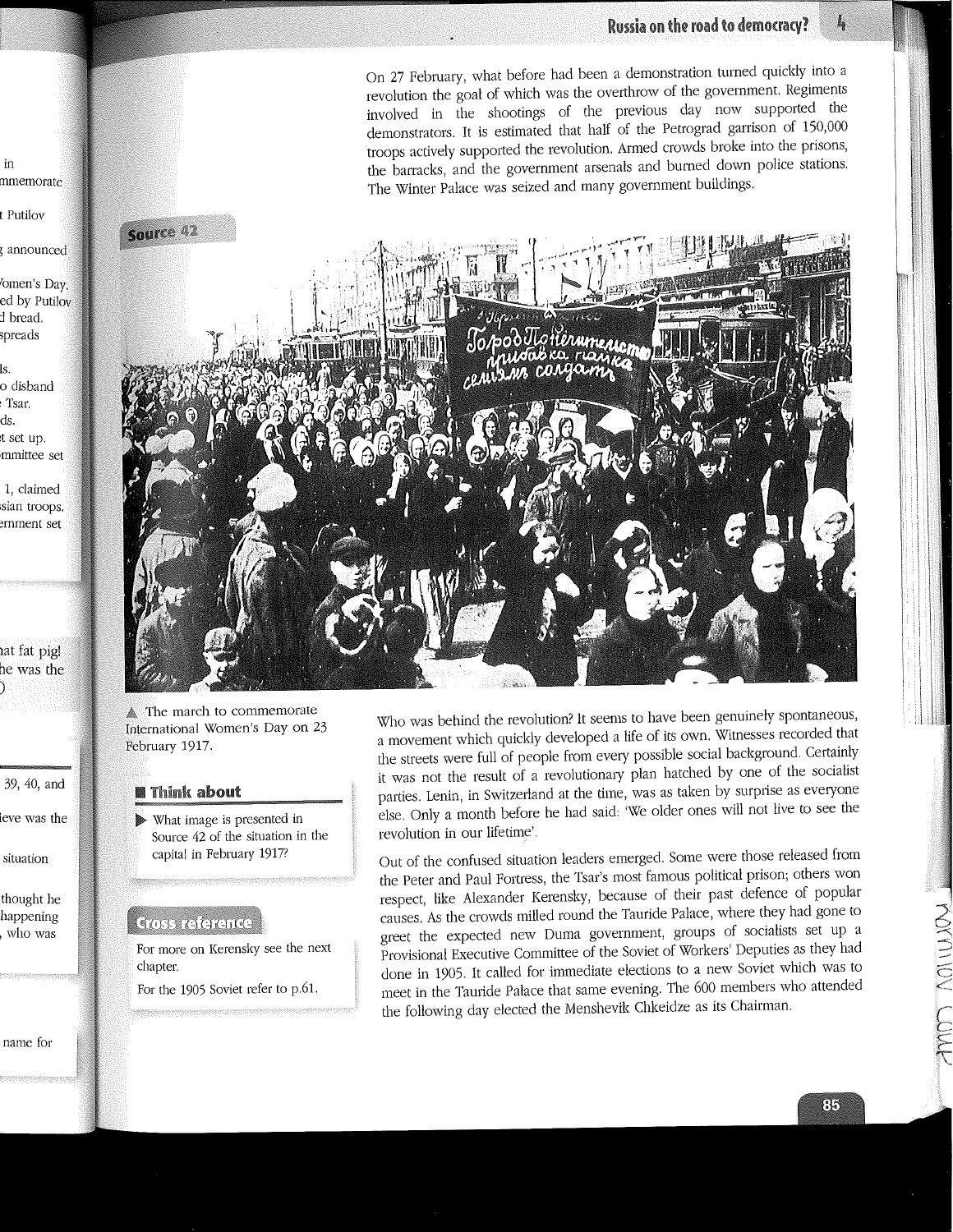# Russia on the road to democracy?

Elsewhere in the Tauride Palace the Duma leaders of the 'Temporary Committee', looked on with alarm. Figes sums up the situation:

#### Source 43

I,

By 28 February, then, two rival centres of power had emerged: in the right wing of the Tauride Palace there was the temporary Committee of the Duma, which had the closest thing to formal power but no authority in the streets; while in the left wing there was the Soviet, which had the closest thing to power on the streets but no formal authority.

Figes, A People's Tragedy, 1996

The Duma leaders were reluctant to declare themselves the new government without the approval of the Tsar. However, on 1 March the Temporary Committee met with the Soviet leaders and agreed a programme. With great reluctance the Duma leaders took up the burdens of government. The following day the new Cabinet was announced to the world.

And what of the Tsar? Nicholas never made it to the capital. Disloyal troops blocked the line. From his train on 1 March he sanctioned the formation of a Duma government and then, when his own generals and members of the new government urged it, on 2 March he signed his abdication in favour of his brother Grand Duke Michael. He rejected his son's accession to the throne because of his haemophilia. When the Grand Duke rejected the throne, the 300 years of Romanov rule had come to an end.

# **B** Activity

# Why did Nicholas abdicate?

- Look carefully at the timeline on page 84. What were the key moments, from January 1917 onwards, which brought about the fall of the Romanov dynasty?
- Nicholas was never short of advice. Historians going through the archives have been impressed by the excellent quality of much of the advice Nicholas and other Tsars received. This did not only come from his bureaucrats and ministers.

#### Source 44

'Your majesty, if I may be permitted to say so, has but one course open to you - namely, to break down the barrier that separates you from your people and to regain their confidence.' Drawing himself up and looking hard at me, the Emperor asked: 'Do you mean that  $I$ am to regain the confidence of my people or that they are to regain my confidence?' 'Both, sir,' I replied, 'for without such mutual confidence Russia will never win the war.'

> Report by the British Ambassador, Sir George Buchanan, of his audience with the Tsar, 30 December 1916

Why did the Tsar not accept this advice?

What do the events of February tell you about the Tsar's character and his beliefs?